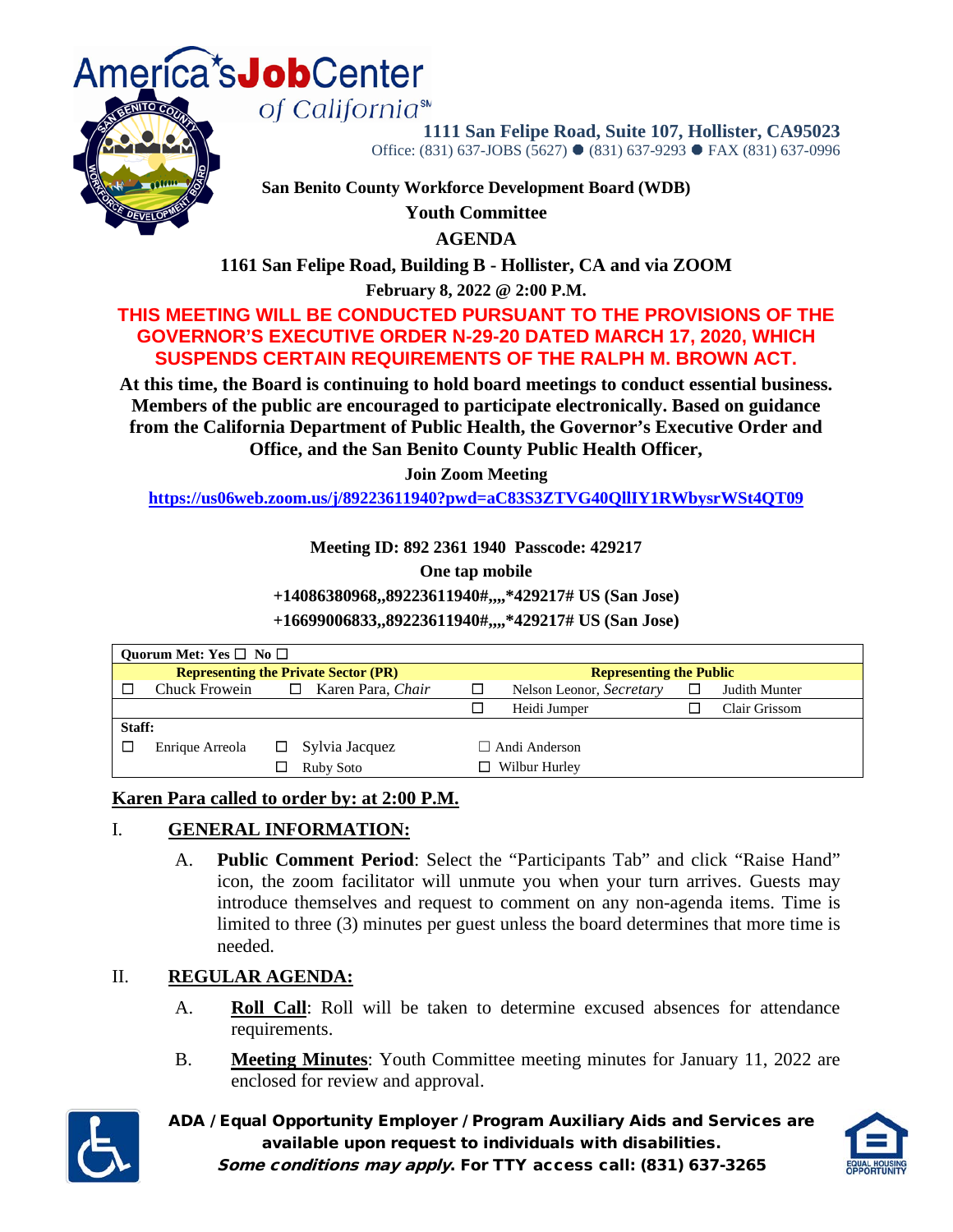**Youth Strategic Goals:** Continue work on updating Youth Strategic Goals.

## III. **Other**:

A. **Sharing this event with everyone: Enclosed** is a flier for the Community Solutions & Partners host: "See Us Shine" - Youth Conference via Zoom 2/10/2022 & 2/17/2022 @ 2:30pm to 4:30pm

## IV. **Adjournment**: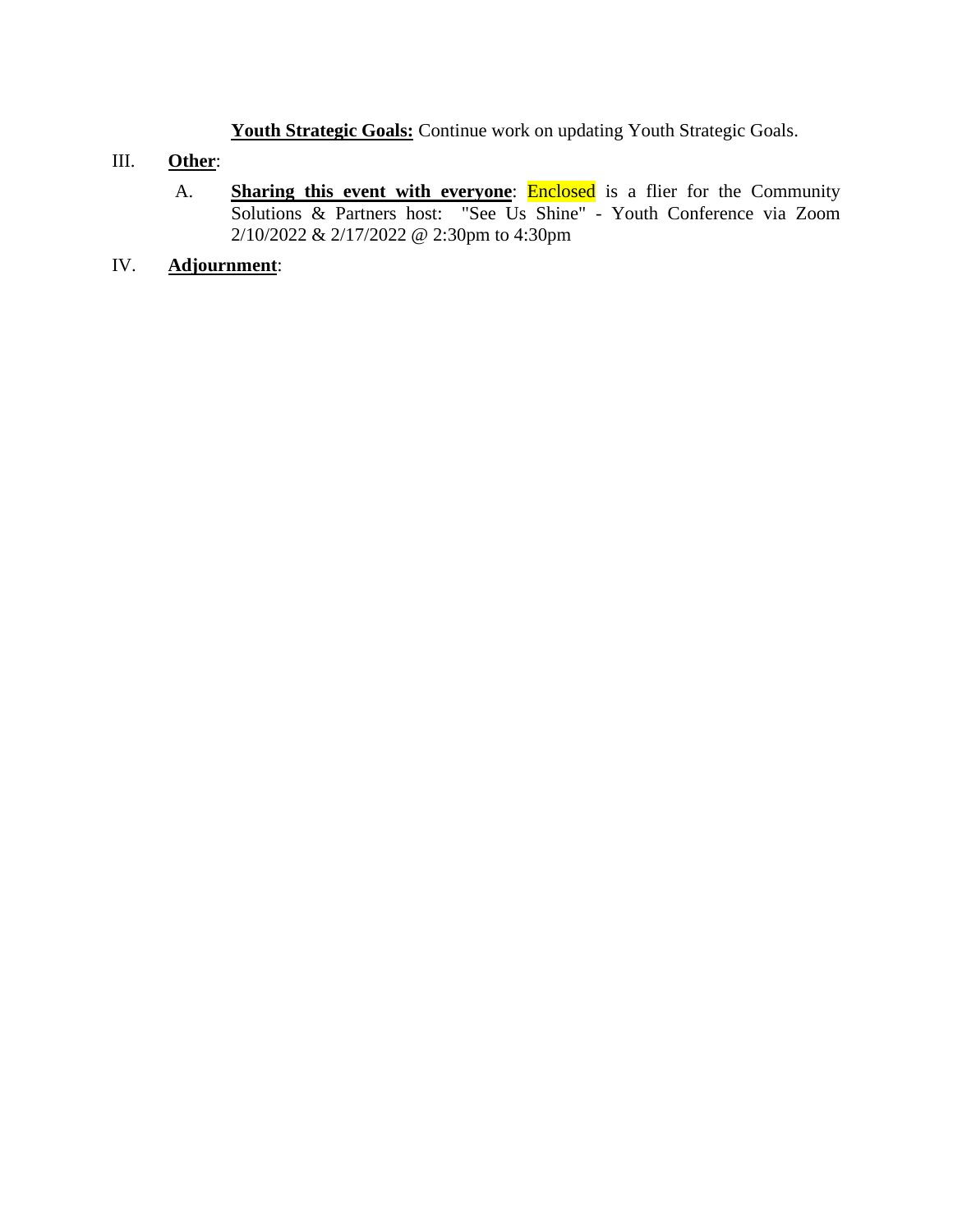

# America<sup>\*</sup>s**Job**Center of California<sup>s</sup>

## **STRATEGIC PLANNING DOCUMENT Project Name**: WDB Strategic Goals **REV. Date: 01.11.22**

WIOA is designed to help job seekers access employment, **education**, training, and support services to succeed in the labor market and to match employers with the skilled workers they need to compete in the global economy.

| <b>Strategic Goal #3: Establish Training Programs</b>                                                                                                                                          |                                                                                                              | <b>Objective(s): Create Employable Youth for Future Workforce</b>                                                     |                                                              |                                              |                                                                                        |                                                              |  |
|------------------------------------------------------------------------------------------------------------------------------------------------------------------------------------------------|--------------------------------------------------------------------------------------------------------------|-----------------------------------------------------------------------------------------------------------------------|--------------------------------------------------------------|----------------------------------------------|----------------------------------------------------------------------------------------|--------------------------------------------------------------|--|
| <b>Created by the Workforce Development</b><br>Board at their Board Retreat on 3/10/20<br><b>GOAL: Establish Training Programs that</b><br>Create Employable Youth for the future<br>workforce | <b>Resources &amp;</b><br><b>Support Needed</b>                                                              | <b>Expected</b><br><b>Outcome</b>                                                                                     | <b>Staff</b><br>Responsible                                  | <b>Due Date</b>                              | <b>Measurements</b><br><b>Methods of</b><br><b>Tracking</b>                            | Status:<br>C=Completed<br><b>I=In Progress</b><br>O=On going |  |
| <b>Action 1:</b><br>Work Experience Program (16-24)<br>$\bullet$<br>70% for out of school youth<br>30% for in school youth                                                                     | <b>Staff</b><br>Funding<br>Employer<br>Participation                                                         | 30% total<br>allocation spent<br>on Work<br>Experience                                                                | Youth<br>Committee<br>and Staff                              | On-going                                     | 15-20 youth<br>complete WEP<br>50% of students<br>would gain<br>fulltime<br>employment |                                                              |  |
| <b>Action 2:</b><br>Outreach to youth in colleges and high<br>٠<br>school<br>Rock the Mock Interviews with Students<br>$\bullet$                                                               | High School<br>Colleges<br><b>Targeted Ads</b><br><b>Youth Committee</b><br><b>AJCC Staff</b><br>High School | 3-4 outreach<br>events at high<br>school/colleges<br>Participate in the<br><b>Rock the Mock</b><br>Interviews for San | Youth<br>Committee<br>and Staff<br>Workforce<br><b>Staff</b> | On-going<br>April 16 <sup>th</sup> ,<br>2021 |                                                                                        |                                                              |  |
| <b>Action 3:</b><br>Offer written document showing career<br>$\bullet$<br>path in industry sector chosen<br>Focus on priority sectors                                                          | Chamber of<br>Commerce<br>Labor Market<br>$\bullet$<br>Information/<br>Career Pathways                       | <b>Benito High</b><br>School<br>Provide monthly<br>LMI/Career<br>Pathway<br>newsletters                               | Youth<br>Committee<br>and Staff                              | On-going                                     |                                                                                        |                                                              |  |
| <b>Action 4:</b><br>Basic Skills training (2-week training<br>$\bullet$<br>workshops) to include:<br>Dress for success<br>$\bullet$                                                            |                                                                                                              | Conduct<br>workshops 2<br>times a month at<br>the AJCC                                                                | Youth<br>Committee<br>and Staff                              | On-going                                     |                                                                                        |                                                              |  |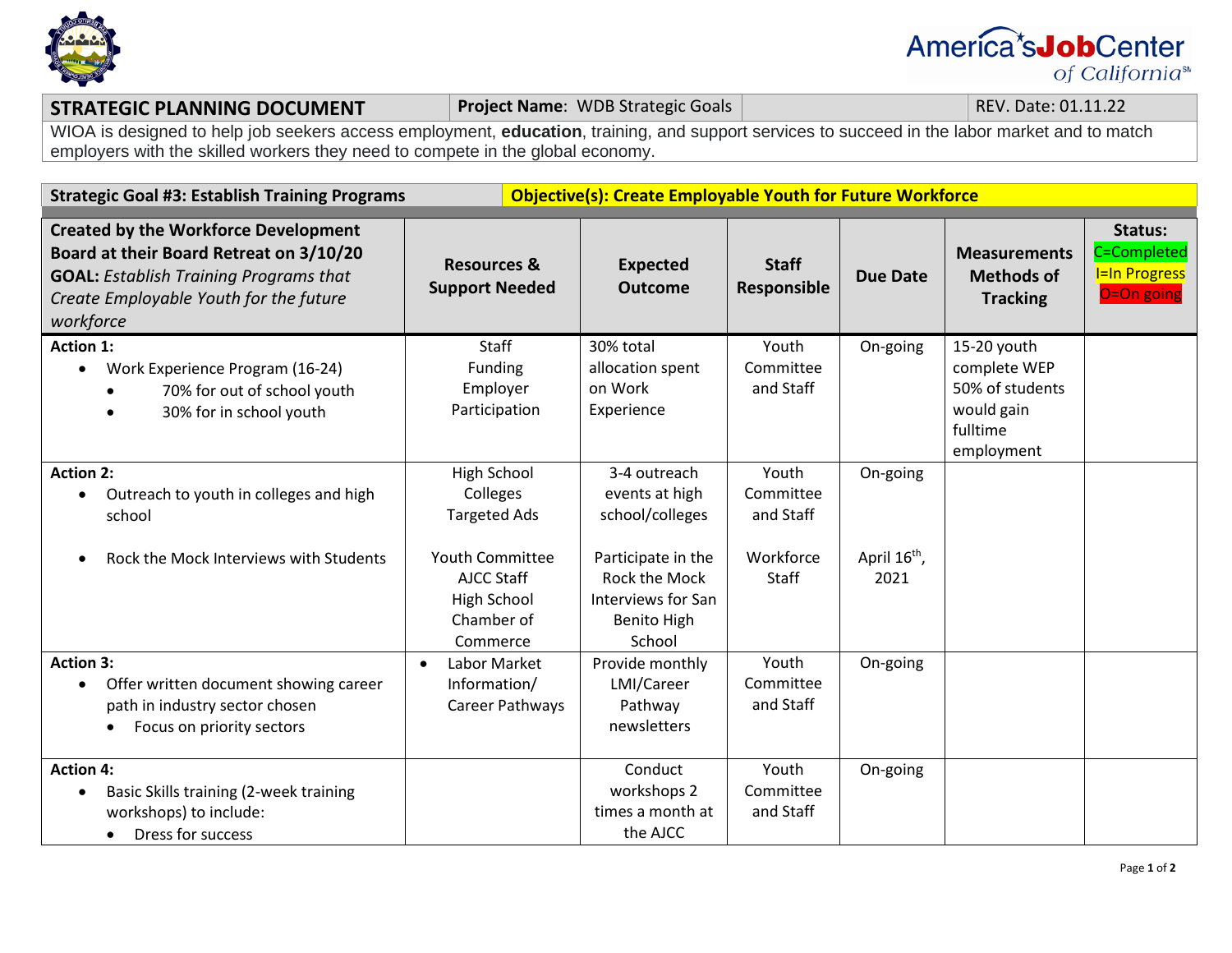

# America<sup>\*</sup>s**Job**Center of California<sup>s</sup>

#### **STRATEGIC PLANNING DOCUMENT Project Name**: WDB Strategic Goals **REV. Date: 01.11.22** REV. Date: 01.11.22

WIOA is designed to help job seekers access employment, **education**, training, and support services to succeed in the labor market and to match employers with the skilled workers they need to compete in the global economy.

| <b>Employment readiness</b>          |  |  |  |
|--------------------------------------|--|--|--|
| Interview, work ethics               |  |  |  |
| <b>Financial Literacy</b>            |  |  |  |
| "How to's"- answer phone, put on     |  |  |  |
| hold, check if they've been assisted |  |  |  |

### **Focus**

Collaborate with business, economic development, education, labor, government, and community-based organizations within San Benito County and partner with other workforce areas and collaborative, to build regional capacity for:

- Growing the San Benito County job base to benefit job seekers, youth, and incumbent workers
- Expanding and investing in the demand-driven skills and readiness of the San Benito County workforce, with an emphasis on allied health, agriculture (H2A united farmworkers), manufacturing, apprenticeships, construction and clean/green jobs.
- Expanding jobs/services and have central location for job openings
- Expanding In-depth Econovue training where board members can participate.
- Expanding training to include written document for participants on career paths
- Work with High School; Gavilan College, America's Job Centers, Trade Schools, Reentry Programs, Women's Programs
- Offer more Job Fair's
- Offer more Incentives through work with partnerships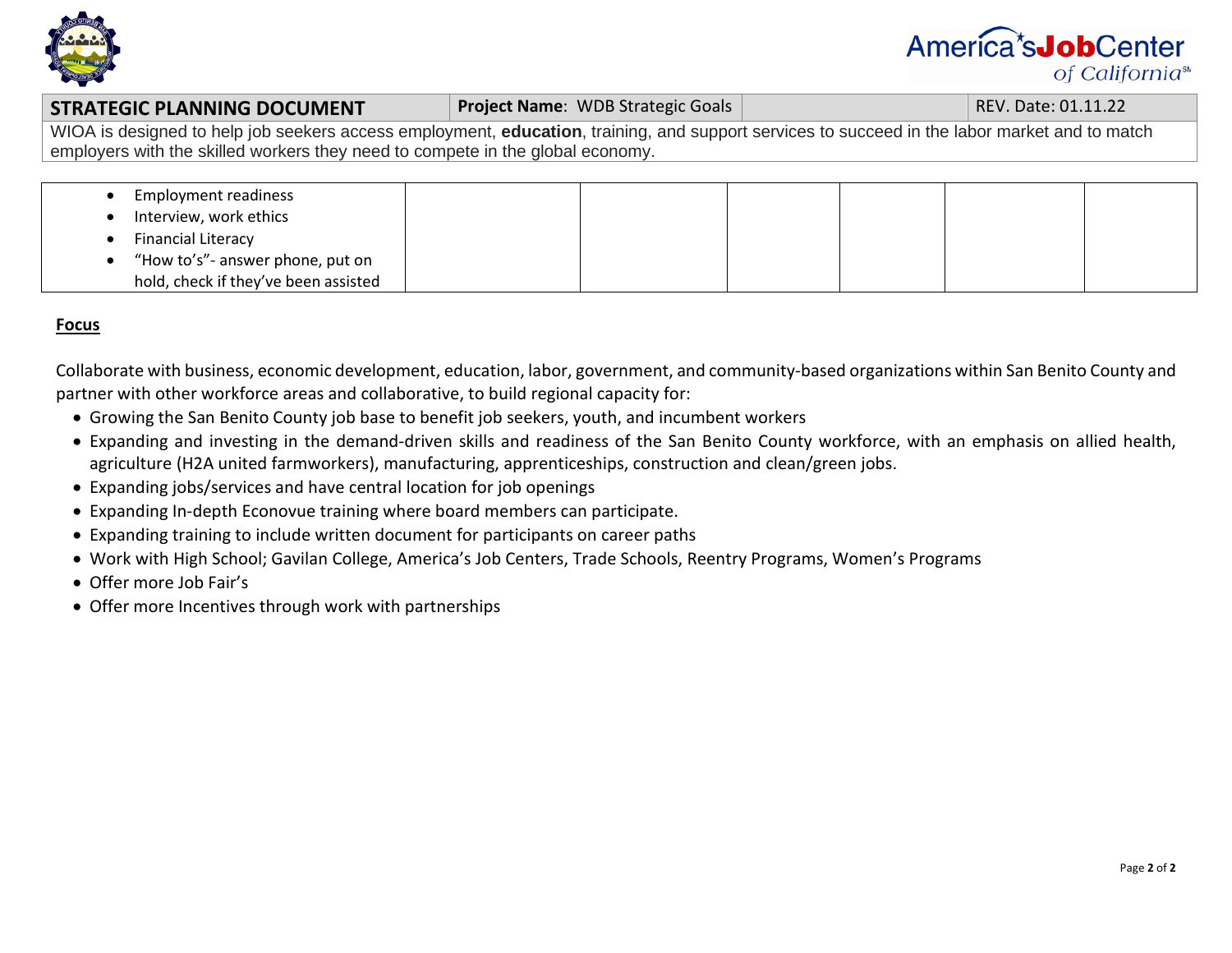

**FIRST 5**<br>SAN BENITO San Benito County ommunity **Allignce** *<u>olutions</u>* America's JobCenter of California